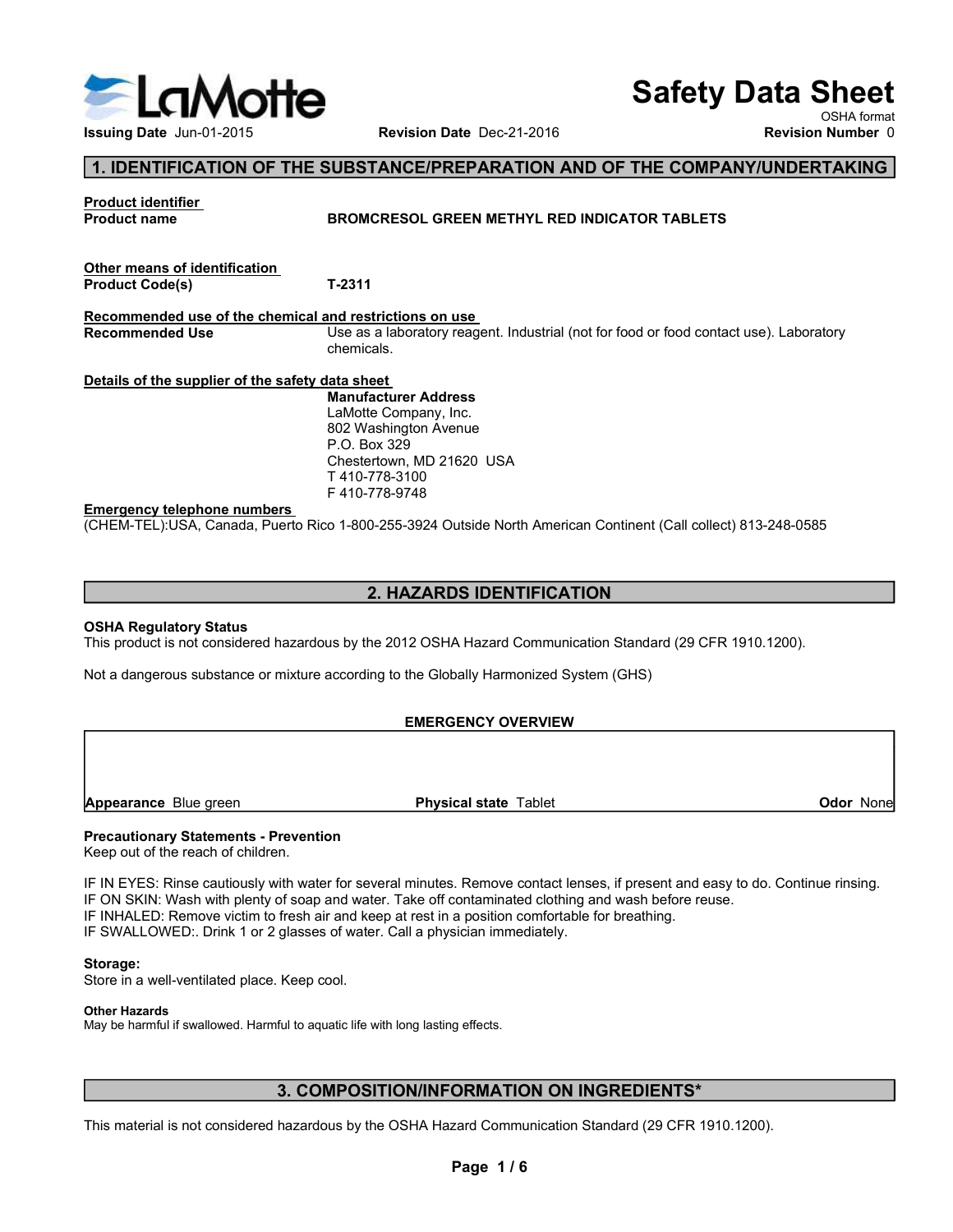| T-2311 *- BROMCRESOL GREEN METHYL<br><b>Issuing Date</b><br><b>Revision Date</b><br>Jun-01-2015<br>Dec-21-2016<br><b>RED INDICATOR TABLETS</b> |  |
|------------------------------------------------------------------------------------------------------------------------------------------------|--|
|                                                                                                                                                |  |
| CAS#<br>Weight-%<br><b>Chemical name</b><br>Potassium chloride<br>>98<br>7447-40-7                                                             |  |

| T-2311 *- BROMCRESOL GREEN METHYL<br><b>RED INDICATOR TABLETS</b>                                      |                      | <b>Issuing Date</b><br>Jun-01-2015                                                                                                                                                                                      | <b>Revision Date</b><br>Dec-21-2016 |
|--------------------------------------------------------------------------------------------------------|----------------------|-------------------------------------------------------------------------------------------------------------------------------------------------------------------------------------------------------------------------|-------------------------------------|
|                                                                                                        |                      |                                                                                                                                                                                                                         |                                     |
| <b>Chemical name</b>                                                                                   |                      | CAS#                                                                                                                                                                                                                    | Weight-%                            |
| Potassium chloride                                                                                     |                      | 7447-40-7                                                                                                                                                                                                               | >98                                 |
|                                                                                                        |                      | <b>4. FIRST AID MEASURES</b>                                                                                                                                                                                            |                                     |
| <b>First Aid Measures</b>                                                                              |                      |                                                                                                                                                                                                                         |                                     |
| <b>General advice</b>                                                                                  |                      | Show this safety data sheet to the doctor in attendance. Keep out of reach of children.                                                                                                                                 |                                     |
| Eye contact                                                                                            |                      | Rinse immediately with plenty of water, also under the eyelids, for at least 15 minutes. If<br>symptoms persist, call a physician.                                                                                      |                                     |
| Skin contact                                                                                           |                      | Wash off with soap and plenty of water removing all contaminated clothes and shoes. If<br>symptoms persist, call a physician.                                                                                           |                                     |
| <b>Inhalation</b>                                                                                      | Remove to fresh air. |                                                                                                                                                                                                                         |                                     |
| Ingestion                                                                                              |                      | Drink plenty of water. Consult a physician if necessary.                                                                                                                                                                |                                     |
| Self-protection of the first aider                                                                     |                      | Do not use mouth-to-mouth method if victim ingested or inhaled the substance; give<br>artificial respiration with the aid of a pocket mask equipped with a one-way valve or other<br>proper respiratory medical device. |                                     |
|                                                                                                        |                      | <b>5. FIREFIGHTING MEASURES</b>                                                                                                                                                                                         |                                     |
| Suitable extinguishing media<br>Dry chemical, CO <sub>2</sub> , water spray or alcohol-resistant foam. |                      |                                                                                                                                                                                                                         |                                     |
| <b>Protective equipment and precautions for firefighters</b><br>protective gear.                       |                      | As in any fire, wear self-contained breathing apparatus pressure-demand, MSHA/NIOSH (approved or equivalent) and full                                                                                                   |                                     |
|                                                                                                        |                      | <b>6. ACCIDENTAL RELEASE MEASURES</b>                                                                                                                                                                                   |                                     |
| Personal precautions, protective equipment and emergency procedures                                    |                      |                                                                                                                                                                                                                         |                                     |
| <b>Personal precautions</b>                                                                            |                      | Avoid contact with eyes, skin and clothing.                                                                                                                                                                             |                                     |
| <b>Environmental precautions</b>                                                                       |                      | See Section 12 for additional Ecological Information.                                                                                                                                                                   |                                     |
| Methods and material for containment and cleaning up                                                   |                      |                                                                                                                                                                                                                         |                                     |
| <b>Methods for containment</b>                                                                         |                      | Sweep up in a manner that does not dispurse dust and shovel into suitable containers for                                                                                                                                |                                     |

# 5. FIREFIGHTING MEASURES

# 6. ACCIDENTAL RELEASE MEASURES

| <b>Inhalation</b>                                                                                      | Remove to fresh air.                                                                                                                                                                                                    |
|--------------------------------------------------------------------------------------------------------|-------------------------------------------------------------------------------------------------------------------------------------------------------------------------------------------------------------------------|
| Ingestion                                                                                              | Drink plenty of water. Consult a physician if necessary.                                                                                                                                                                |
| Self-protection of the first aider                                                                     | Do not use mouth-to-mouth method if victim ingested or inhaled the substance; give<br>artificial respiration with the aid of a pocket mask equipped with a one-way valve or other<br>proper respiratory medical device. |
|                                                                                                        | <b>5. FIREFIGHTING MEASURES</b>                                                                                                                                                                                         |
| Suitable extinguishing media<br>Dry chemical, CO <sub>2</sub> , water spray or alcohol-resistant foam. |                                                                                                                                                                                                                         |
| Protective equipment and precautions for firefighters<br>protective gear.                              | As in any fire, wear self-contained breathing apparatus pressure-demand, MSHA/NIOSH (approved or equivalent) and full                                                                                                   |
|                                                                                                        | <b>6. ACCIDENTAL RELEASE MEASURES</b>                                                                                                                                                                                   |
|                                                                                                        | Personal precautions, protective equipment and emergency procedures                                                                                                                                                     |
| <b>Personal precautions</b>                                                                            | Avoid contact with eyes, skin and clothing.                                                                                                                                                                             |
| <b>Environmental precautions</b>                                                                       | See Section 12 for additional Ecological Information.                                                                                                                                                                   |
| Methods and material for containment and cleaning up                                                   |                                                                                                                                                                                                                         |
| <b>Methods for containment</b>                                                                         | Sweep up in a manner that does not dispurse dust and shovel into suitable containers for<br>disposal.                                                                                                                   |
| Methods for cleaning up                                                                                | If local regulations permit, dissolve and rinse to drain with excess water. After cleaning,<br>flush away traces with water.                                                                                            |
|                                                                                                        | 7. HANDLING AND STORAGE                                                                                                                                                                                                 |
| <b>Precautions for safe handling</b>                                                                   |                                                                                                                                                                                                                         |
| <b>Handling</b>                                                                                        | Avoid contact with eyes, skin and clothing. Handle in accordance with good industrial<br>hygiene and safety practice. Do not taste or swallow. Do not eat, drink, or smoke when<br>using this product.                  |
| Conditions for safe storage, including any incompatibilities                                           |                                                                                                                                                                                                                         |
| Storage:                                                                                               | Keep container tightly closed in a dry and well-ventilated place. Protect from moisture. Keep                                                                                                                           |
|                                                                                                        | Page 2/6                                                                                                                                                                                                                |
|                                                                                                        |                                                                                                                                                                                                                         |
|                                                                                                        |                                                                                                                                                                                                                         |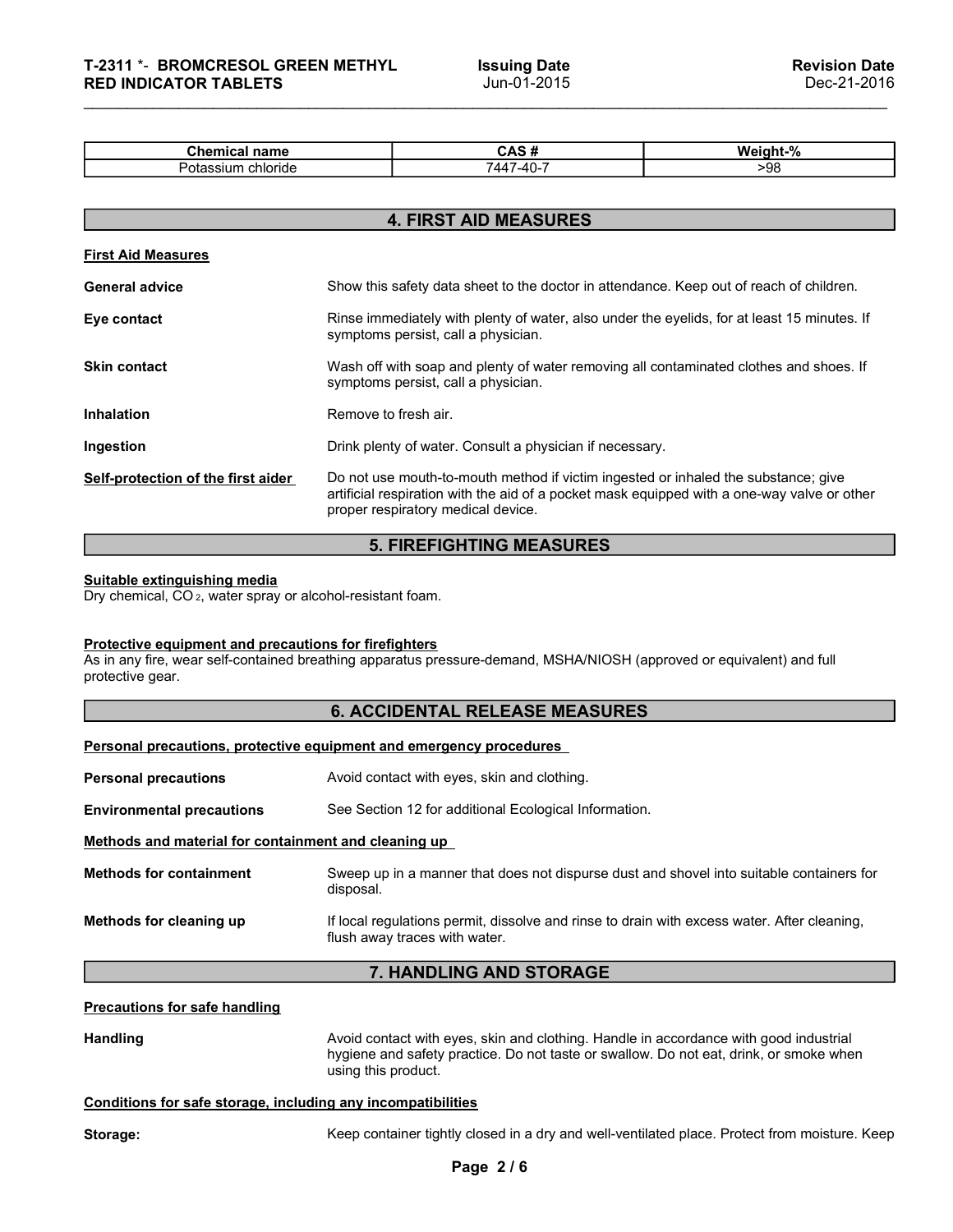# METHYL Issuing Date<br>
Jun-01-2015<br>
Out of the reach of children.<br>
Strong oxidizing agents.<br>
OSURE CONTROLS/PERSONAL PROTECTION 8. EXPOSURE CONTROLS/PERSONAL PROTECTION

| <b>RED INDICATOR TABLETS</b>                                                                                                                                                                                                | T-2311 *- BROMCRESOL GREEN METHYL                                                                                                   | <b>Issuing Date</b>                                                     |                             | <b>Revision Date</b>                                                               |
|-----------------------------------------------------------------------------------------------------------------------------------------------------------------------------------------------------------------------------|-------------------------------------------------------------------------------------------------------------------------------------|-------------------------------------------------------------------------|-----------------------------|------------------------------------------------------------------------------------|
|                                                                                                                                                                                                                             |                                                                                                                                     | Jun-01-2015                                                             |                             | Dec-21-2016                                                                        |
|                                                                                                                                                                                                                             | out of the reach of children.                                                                                                       |                                                                         |                             |                                                                                    |
| <b>Incompatible Products</b>                                                                                                                                                                                                | Strong oxidizing agents.                                                                                                            |                                                                         |                             |                                                                                    |
|                                                                                                                                                                                                                             | 8. EXPOSURE CONTROLS/PERSONAL PROTECTION                                                                                            |                                                                         |                             |                                                                                    |
| <b>Control parameters</b>                                                                                                                                                                                                   |                                                                                                                                     |                                                                         |                             |                                                                                    |
| <b>Chemical name</b>                                                                                                                                                                                                        | <b>ACGIH TLV</b>                                                                                                                    |                                                                         | <b>OSHA PEL</b>             | <b>NIOSH IDLH</b>                                                                  |
| Potassium chloride<br>7447-40-7                                                                                                                                                                                             |                                                                                                                                     |                                                                         | *_                          | Not Established                                                                    |
| <b>Appropriate engineering controls</b>                                                                                                                                                                                     |                                                                                                                                     |                                                                         |                             |                                                                                    |
| <b>Engineering Measures</b>                                                                                                                                                                                                 | Showers<br>Eyewash stations<br>Ventilation systems.                                                                                 |                                                                         |                             |                                                                                    |
| Individual protection measures, such as personal protective equipment                                                                                                                                                       |                                                                                                                                     |                                                                         |                             |                                                                                    |
| <b>Eye/Face Protection</b>                                                                                                                                                                                                  |                                                                                                                                     | Wear safety glasses with side shields (or goggles).                     |                             |                                                                                    |
| Skin and body protection                                                                                                                                                                                                    | Protective gloves.                                                                                                                  |                                                                         |                             |                                                                                    |
| <b>Respiratory protection</b>                                                                                                                                                                                               |                                                                                                                                     | experienced, NIOSH/MSHA approved respiratory protection should be worn. |                             | None required under normal usage. If exposure limits are exceeded or irritation is |
| <b>Hygiene Measures</b>                                                                                                                                                                                                     |                                                                                                                                     | Handle in accordance with good industrial hygiene and safety practice.  |                             |                                                                                    |
|                                                                                                                                                                                                                             | 9. PHYSICAL AND CHEMICAL PROPERTIES                                                                                                 |                                                                         |                             |                                                                                    |
| Information on basic physical and chemical properties                                                                                                                                                                       |                                                                                                                                     |                                                                         |                             |                                                                                    |
| <b>Physical state</b><br>Appearance                                                                                                                                                                                         | Tablet<br>Blue green                                                                                                                |                                                                         | Odor                        | None                                                                               |
| <b>Property</b>                                                                                                                                                                                                             | <u>Values</u>                                                                                                                       |                                                                         | Remarks • Method            |                                                                                    |
| pH<br>Melting point / freezing point<br>Boiling point / boiling range<br><b>Flash point</b><br><b>Evaporation rate</b><br>Flammability (solid, gas)<br><b>Flammability Limit in Air</b><br><b>Upper flammability limit:</b> | 6<br>No information available<br>No information available<br>Not Applicable<br>No information available<br>No information available |                                                                         | (1 tablet in 10mL of water) |                                                                                    |

# 9. PHYSICAL AND CHEMICAL PROPERTIES

|                                                               | Individual protection measures, such as personal protective equipment                                                                                         |                             |      |
|---------------------------------------------------------------|---------------------------------------------------------------------------------------------------------------------------------------------------------------|-----------------------------|------|
| <b>Eye/Face Protection</b>                                    | Wear safety glasses with side shields (or goggles).                                                                                                           |                             |      |
| Skin and body protection                                      | Protective gloves.                                                                                                                                            |                             |      |
| <b>Respiratory protection</b>                                 | None required under normal usage. If exposure limits are exceeded or irritation is<br>experienced, NIOSH/MSHA approved respiratory protection should be worn. |                             |      |
| <b>Hygiene Measures</b>                                       | Handle in accordance with good industrial hygiene and safety practice.                                                                                        |                             |      |
|                                                               | 9. PHYSICAL AND CHEMICAL PROPERTIES                                                                                                                           |                             |      |
| Information on basic physical and chemical properties         |                                                                                                                                                               |                             |      |
| <b>Physical state</b>                                         | Tablet                                                                                                                                                        |                             |      |
| Appearance                                                    | Blue green                                                                                                                                                    | Odor                        | None |
| <b>Property</b>                                               | Values                                                                                                                                                        | Remarks • Method            |      |
| рH                                                            | 6                                                                                                                                                             | (1 tablet in 10mL of water) |      |
| Melting point / freezing point                                | No information available                                                                                                                                      |                             |      |
| Boiling point / boiling range                                 | No information available                                                                                                                                      |                             |      |
| <b>Flash point</b>                                            | Not Applicable                                                                                                                                                |                             |      |
| <b>Evaporation rate</b>                                       | No information available                                                                                                                                      |                             |      |
| Flammability (solid, gas)<br><b>Flammability Limit in Air</b> |                                                                                                                                                               |                             |      |
| <b>Upper flammability limit:</b>                              | No information available                                                                                                                                      |                             |      |
| Lower flammability limit:                                     | No information available                                                                                                                                      |                             |      |
| Vapor pressure                                                | No information available                                                                                                                                      |                             |      |
| <b>Vapor density</b>                                          | No information available                                                                                                                                      |                             |      |
| <b>Specific gravity</b>                                       | No information available                                                                                                                                      |                             |      |
| <b>Water solubility</b>                                       | No information available                                                                                                                                      |                             |      |
| Solubility in other solvents                                  | No information available                                                                                                                                      |                             |      |
| <b>Partition coefficient</b>                                  | No information available                                                                                                                                      |                             |      |
| <b>Autoignition temperature</b>                               | No information available                                                                                                                                      |                             |      |
| <b>Decomposition temperature</b>                              | No information available                                                                                                                                      |                             |      |
| <b>Kinematic viscosity</b>                                    | No information available                                                                                                                                      |                             |      |
| <b>Dynamic viscosity</b><br><b>Explosive properties</b>       | No information available<br>No information available                                                                                                          |                             |      |
| <b>Oxidizing properties</b>                                   | No information available                                                                                                                                      |                             |      |
|                                                               |                                                                                                                                                               |                             |      |
| <b>Other Information</b>                                      |                                                                                                                                                               |                             |      |
| <b>Softening point</b>                                        | No information available                                                                                                                                      |                             |      |
|                                                               |                                                                                                                                                               |                             |      |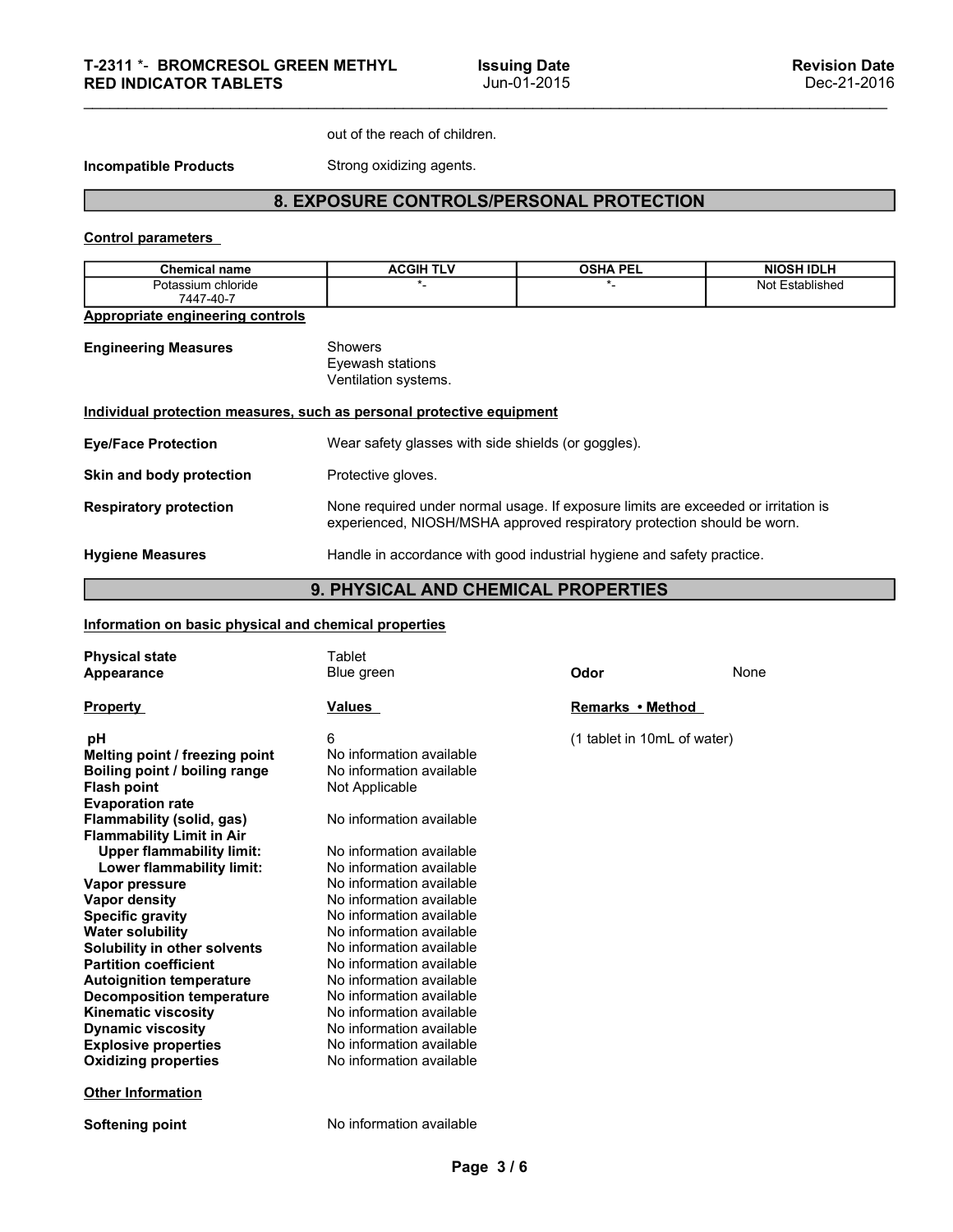# 10. STABILITY AND REACTIVITY

| T-2311 *- BROMCRESOL GREEN METHYL<br><b>RED INDICATOR TABLETS</b>                                                      |                                                                                                              |                                          | <b>Issuing Date</b><br>Jun-01-2015 |                                           | <b>Revision Date</b><br>Dec-21-2016       |
|------------------------------------------------------------------------------------------------------------------------|--------------------------------------------------------------------------------------------------------------|------------------------------------------|------------------------------------|-------------------------------------------|-------------------------------------------|
| Molecular weight<br>VOC Content (%)<br><b>Density</b><br><b>Bulk density</b>                                           | No information available<br>No information available<br>No information available<br>No information available |                                          |                                    |                                           |                                           |
|                                                                                                                        |                                                                                                              | <b>10. STABILITY AND REACTIVITY</b>      |                                    |                                           |                                           |
|                                                                                                                        |                                                                                                              |                                          |                                    |                                           |                                           |
| <b>Stability</b><br><b>Hazardous polymerization</b>                                                                    | Stable.                                                                                                      | Hazardous polymerization does not occur. |                                    |                                           |                                           |
| <b>Conditions to avoid</b>                                                                                             | Moisture. Excessive heat.                                                                                    |                                          |                                    |                                           |                                           |
| Incompatible materials                                                                                                 | Strong oxidizing agents.                                                                                     |                                          |                                    |                                           |                                           |
| Hazardous decomposition products Hazardous decomposition products formed under fire conditions -. Carbon oxides (COx). | Hydrogen chloride.                                                                                           |                                          |                                    |                                           |                                           |
|                                                                                                                        |                                                                                                              | <b>11. TOXICOLOGICAL INFORMATION</b>     |                                    |                                           |                                           |
| Information on likely routes of exposure                                                                               |                                                                                                              |                                          |                                    |                                           |                                           |
| <b>Component identification</b>                                                                                        |                                                                                                              |                                          |                                    |                                           |                                           |
| Chemical name<br>Potassium chloride<br>7447-40-7                                                                       | <b>ATEmix (oral)</b><br>$= 2600$ mg/kg (Rat)                                                                 |                                          |                                    | <b>ATEmix (dermal)</b><br>Not Established | <b>Inhalation LC50</b><br>Not Established |
| Information on toxicological effects                                                                                   |                                                                                                              |                                          |                                    |                                           |                                           |
| <b>Chemical name</b>                                                                                                   | <b>ACGIH</b>                                                                                                 | <b>IARC</b>                              |                                    | <b>NTP</b>                                | <b>OSHA</b>                               |
| Potassium chloride<br>7447-40-7                                                                                        | Not Established                                                                                              | Not Established                          |                                    | Not Established                           | Not Established                           |
| <b>ATEmix (oral)</b>                                                                                                   | 2,642.00 mg/kg                                                                                               |                                          |                                    |                                           |                                           |
|                                                                                                                        |                                                                                                              | <b>12. ECOLOGICAL INFORMATION</b>        |                                    |                                           |                                           |
| <b>Ecotoxicity</b>                                                                                                     |                                                                                                              |                                          |                                    |                                           |                                           |
| <b>Chemical name</b>                                                                                                   |                                                                                                              | <b>Toxicity to Algae</b>                 |                                    | <b>Toxicity to Fish</b>                   | Daphnia Magna (Water Flea)                |
|                                                                                                                        |                                                                                                              |                                          |                                    |                                           |                                           |

# 11. TOXICOLOGICAL INFORMATION

| <b>Component identification</b> |                         |                        |                        |
|---------------------------------|-------------------------|------------------------|------------------------|
| <b>Chemical name</b>            | ATEmix (oral)           | <b>ATEmix (dermal)</b> | <b>Inhalation LC50</b> |
| Potassium chloride              | $= 2600$ mg/kg<br>∫ Rat | Not Established        | Not Established        |
| 7447-40-7                       |                         |                        |                        |

| <b>Chemical name</b>                | ACGIH                | <b>IARC</b>                          | <b>NTF</b>          | OSHA               |
|-------------------------------------|----------------------|--------------------------------------|---------------------|--------------------|
| Potassium<br>chloride<br>17447-40-7 | Not l<br>Established | -<br>Not <sup>r</sup><br>Established | Established<br>Not. | Not<br>Established |

# 12. ECOLOGICAL INFORMATION

## **Ecotoxicity**

| Incompatible materials                                           |                                 | Strong oxidizing agents. |                                                 |                                                                                                                |                                                                                                                        |
|------------------------------------------------------------------|---------------------------------|--------------------------|-------------------------------------------------|----------------------------------------------------------------------------------------------------------------|------------------------------------------------------------------------------------------------------------------------|
|                                                                  |                                 | Hydrogen chloride.       |                                                 |                                                                                                                | Hazardous decomposition products Hazardous decomposition products formed under fire conditions -. Carbon oxides (COx). |
|                                                                  |                                 |                          | <b>11. TOXICOLOGICAL INFORMATION</b>            |                                                                                                                |                                                                                                                        |
| Information on likely routes of exposure                         |                                 |                          |                                                 |                                                                                                                |                                                                                                                        |
| <b>Component identification</b>                                  |                                 |                          |                                                 |                                                                                                                |                                                                                                                        |
| Chemical name                                                    |                                 | <b>ATEmix (oral)</b>     |                                                 | <b>ATEmix (dermal)</b>                                                                                         | <b>Inhalation LC50</b>                                                                                                 |
| Potassium chloride<br>7447-40-7                                  |                                 | $= 2600$ mg/kg (Rat)     |                                                 | Not Established                                                                                                | Not Established                                                                                                        |
| Information on toxicological effects                             |                                 |                          |                                                 |                                                                                                                |                                                                                                                        |
| Chemical name                                                    |                                 | <b>ACGIH</b>             | <b>IARC</b>                                     | <b>NTP</b>                                                                                                     | <b>OSHA</b>                                                                                                            |
| Potassium chloride<br>7447-40-7                                  |                                 | Not Established          | <b>Not Established</b>                          | Not Established                                                                                                | Not Established                                                                                                        |
| <b>ATEmix (oral)</b>                                             |                                 | 2,642.00 mg/kg           |                                                 |                                                                                                                |                                                                                                                        |
|                                                                  |                                 |                          | <b>12. ECOLOGICAL INFORMATION</b>               |                                                                                                                |                                                                                                                        |
| <b>Ecotoxicity</b>                                               |                                 |                          |                                                 |                                                                                                                |                                                                                                                        |
| <b>Chemical name</b>                                             |                                 |                          | <b>Toxicity to Algae</b>                        | <b>Toxicity to Fish</b>                                                                                        | Daphnia Magna (Water Flea)                                                                                             |
| Potassium chloride<br>7447-40-7                                  |                                 |                          | 2500: 72 h Desmodesmus<br>subspicatus mg/L EC50 | 750 - 1020: 96 h Pimephales<br>promelas mg/L LC50 static 1060:<br>96 h Lepomis macrochirus mg/L<br>LC50 static | 825: 48 h Daphnia magna mg/L<br>EC50 83: 48 h Daphnia magna<br>mg/L EC50 Static                                        |
| Persistence and degradability<br>No information available.       |                                 |                          |                                                 |                                                                                                                |                                                                                                                        |
| <b>Bioaccumulation/Accumulation</b><br>No information available. |                                 |                          |                                                 |                                                                                                                |                                                                                                                        |
|                                                                  | <b>Chemical name</b>            |                          |                                                 | Log Pow                                                                                                        |                                                                                                                        |
|                                                                  | Potassium chloride<br>7447-40-7 |                          |                                                 | Not Established                                                                                                |                                                                                                                        |
|                                                                  |                                 |                          |                                                 |                                                                                                                |                                                                                                                        |
|                                                                  |                                 |                          | <b>13. DISPOSAL CONSIDERATIONS</b>              |                                                                                                                |                                                                                                                        |

# Bioaccumulation/Accumulation

| ⊊nemıcaı<br>name                | ∟oo '<br>Pow            |  |
|---------------------------------|-------------------------|--|
| sium chloride<br>$\cdot$<br>υıα | ำlished<br>N∩t<br>$  +$ |  |
| -<br>-447-40                    |                         |  |

# 13. DISPOSAL CONSIDERATIONS

| <b>ATEmix (oral)</b>                                             | 2,642.00 mg/kg                                            |                                                                                                                |                                                                                 |
|------------------------------------------------------------------|-----------------------------------------------------------|----------------------------------------------------------------------------------------------------------------|---------------------------------------------------------------------------------|
|                                                                  | <b>12. ECOLOGICAL INFORMATION</b>                         |                                                                                                                |                                                                                 |
| <b>Ecotoxicity</b>                                               |                                                           |                                                                                                                |                                                                                 |
| <b>Chemical name</b>                                             | <b>Toxicity to Algae</b>                                  | <b>Toxicity to Fish</b>                                                                                        | Daphnia Magna (Water Flea)                                                      |
| Potassium chloride<br>7447-40-7                                  | 2500: 72 h Desmodesmus<br>subspicatus mg/L EC50           | 750 - 1020: 96 h Pimephales<br>promelas mg/L LC50 static 1060:<br>96 h Lepomis macrochirus mg/L<br>LC50 static | 825: 48 h Daphnia magna mg/L<br>EC50 83: 48 h Daphnia magna<br>mg/L EC50 Static |
| Persistence and degradability<br>No information available.       |                                                           |                                                                                                                |                                                                                 |
| <b>Bioaccumulation/Accumulation</b><br>No information available. |                                                           |                                                                                                                |                                                                                 |
|                                                                  | <b>Chemical name</b>                                      | Log Pow                                                                                                        |                                                                                 |
|                                                                  | Potassium chloride                                        | Not Established                                                                                                |                                                                                 |
|                                                                  | 7447-40-7                                                 |                                                                                                                |                                                                                 |
|                                                                  |                                                           |                                                                                                                |                                                                                 |
|                                                                  | <b>13. DISPOSAL CONSIDERATIONS</b>                        |                                                                                                                |                                                                                 |
| <b>Disposal Methods</b>                                          | contents/containers in accordance with local regulations. | Dispose of waste product or used containers according to local regulations. Dispose of                         |                                                                                 |
| <b>Contaminated packaging</b>                                    | Do not reuse empty containers.                            |                                                                                                                |                                                                                 |
| <b>Chemical name</b>                                             | <b>RCRA</b><br><b>RCRA - Basis for Listing</b>            | <b>RCRA - D Series Wastes</b>                                                                                  | <b>RCRA - U Series Wastes</b>                                                   |
|                                                                  | Page 4/6                                                  |                                                                                                                |                                                                                 |
|                                                                  |                                                           |                                                                                                                |                                                                                 |
|                                                                  |                                                           |                                                                                                                |                                                                                 |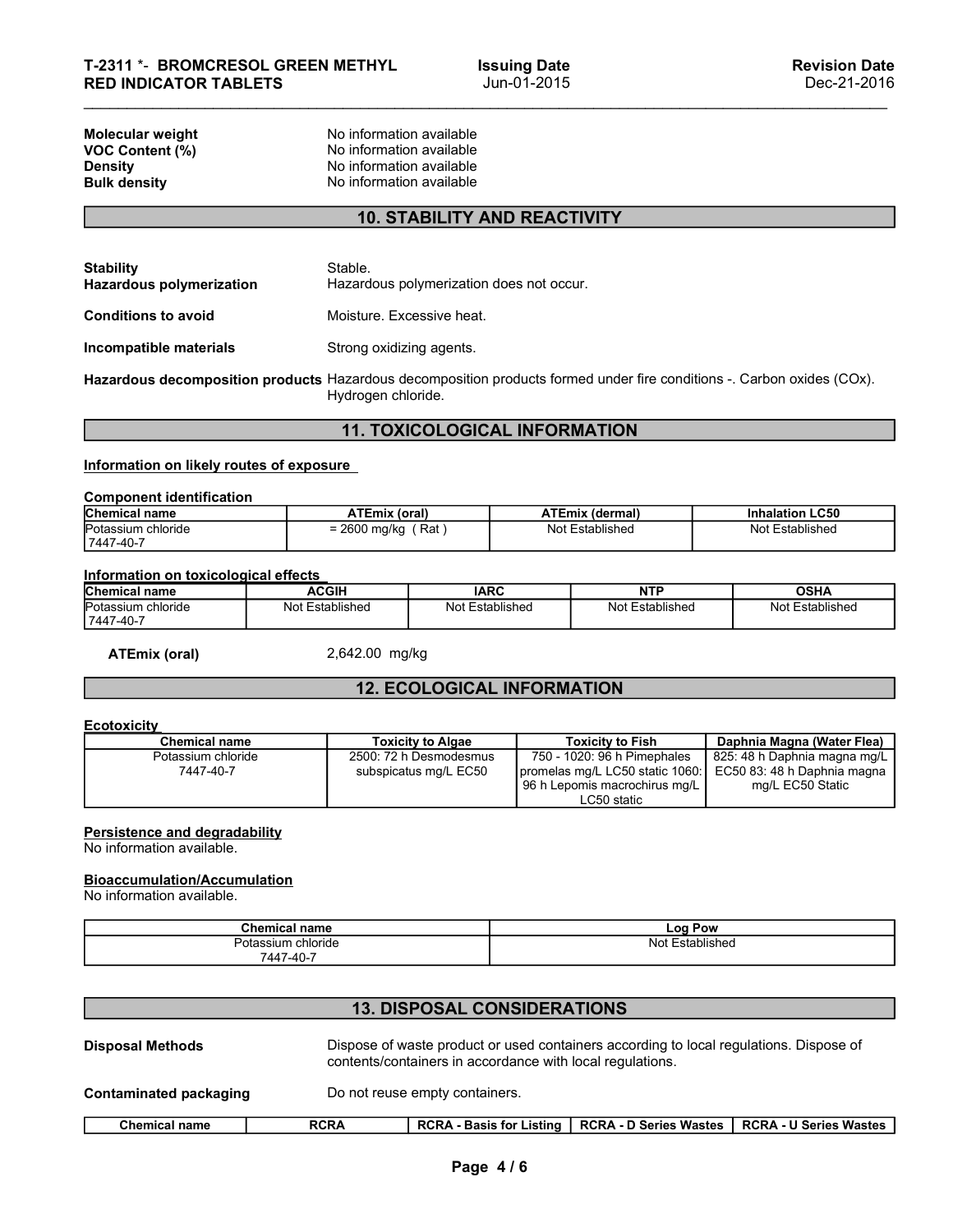| T-2311 *- BROMCRESOL GREEN METHYL<br><b>Issuing Date</b><br>Jun-01-2015<br><b>RED INDICATOR TABLETS</b><br>Potassium chloride<br>Not Established<br>Not Established<br>Not Established<br>$\overline{\phantom{a}}$<br>7447-40-7<br><b>RCRA - Halogenated</b><br><b>RCRA - P Series Wastes</b><br><b>RCRA - F Series Wastes</b><br><b>RCRA - K Series Wastes</b><br><b>Chemical name</b><br>Organic Compounds<br>Not Established<br>Potassium chloride<br>Not Established<br>Not Established<br>Not Established<br>7447-40-7<br><b>Chemical name</b><br><b>California Hazardous Waste Status</b><br>Potassium chloride<br>$\star$ _<br>7447-40-7<br><b>14. TRANSPORT INFORMATION</b> |  |  |                                     |
|-------------------------------------------------------------------------------------------------------------------------------------------------------------------------------------------------------------------------------------------------------------------------------------------------------------------------------------------------------------------------------------------------------------------------------------------------------------------------------------------------------------------------------------------------------------------------------------------------------------------------------------------------------------------------------------|--|--|-------------------------------------|
|                                                                                                                                                                                                                                                                                                                                                                                                                                                                                                                                                                                                                                                                                     |  |  |                                     |
|                                                                                                                                                                                                                                                                                                                                                                                                                                                                                                                                                                                                                                                                                     |  |  |                                     |
|                                                                                                                                                                                                                                                                                                                                                                                                                                                                                                                                                                                                                                                                                     |  |  |                                     |
|                                                                                                                                                                                                                                                                                                                                                                                                                                                                                                                                                                                                                                                                                     |  |  |                                     |
|                                                                                                                                                                                                                                                                                                                                                                                                                                                                                                                                                                                                                                                                                     |  |  |                                     |
|                                                                                                                                                                                                                                                                                                                                                                                                                                                                                                                                                                                                                                                                                     |  |  |                                     |
|                                                                                                                                                                                                                                                                                                                                                                                                                                                                                                                                                                                                                                                                                     |  |  |                                     |
|                                                                                                                                                                                                                                                                                                                                                                                                                                                                                                                                                                                                                                                                                     |  |  |                                     |
|                                                                                                                                                                                                                                                                                                                                                                                                                                                                                                                                                                                                                                                                                     |  |  |                                     |
|                                                                                                                                                                                                                                                                                                                                                                                                                                                                                                                                                                                                                                                                                     |  |  |                                     |
|                                                                                                                                                                                                                                                                                                                                                                                                                                                                                                                                                                                                                                                                                     |  |  |                                     |
|                                                                                                                                                                                                                                                                                                                                                                                                                                                                                                                                                                                                                                                                                     |  |  |                                     |
|                                                                                                                                                                                                                                                                                                                                                                                                                                                                                                                                                                                                                                                                                     |  |  |                                     |
|                                                                                                                                                                                                                                                                                                                                                                                                                                                                                                                                                                                                                                                                                     |  |  | <b>Revision Date</b><br>Dec-21-2016 |
|                                                                                                                                                                                                                                                                                                                                                                                                                                                                                                                                                                                                                                                                                     |  |  |                                     |
|                                                                                                                                                                                                                                                                                                                                                                                                                                                                                                                                                                                                                                                                                     |  |  |                                     |
|                                                                                                                                                                                                                                                                                                                                                                                                                                                                                                                                                                                                                                                                                     |  |  |                                     |
|                                                                                                                                                                                                                                                                                                                                                                                                                                                                                                                                                                                                                                                                                     |  |  |                                     |
|                                                                                                                                                                                                                                                                                                                                                                                                                                                                                                                                                                                                                                                                                     |  |  |                                     |
|                                                                                                                                                                                                                                                                                                                                                                                                                                                                                                                                                                                                                                                                                     |  |  |                                     |
|                                                                                                                                                                                                                                                                                                                                                                                                                                                                                                                                                                                                                                                                                     |  |  |                                     |

| unemical<br>name                                      | California Hazardous waste Status |
|-------------------------------------------------------|-----------------------------------|
| oblorid.<br>$\sim$<br>ioriae<br>ωĸ<br>$-40-7$<br>7447 |                                   |

# 14. TRANSPORT INFORMATION

| 7447-40-7                        |                                 |                                   |                                          |  |
|----------------------------------|---------------------------------|-----------------------------------|------------------------------------------|--|
|                                  | <b>Chemical name</b>            |                                   | <b>California Hazardous Waste Status</b> |  |
|                                  | Potassium chloride<br>7447-40-7 |                                   | $\star$                                  |  |
|                                  |                                 | <b>14. TRANSPORT INFORMATION</b>  |                                          |  |
|                                  |                                 |                                   |                                          |  |
| <b>DOT</b>                       | Not regulated                   |                                   |                                          |  |
| <b>TDG</b>                       |                                 |                                   |                                          |  |
| <b>MEX</b>                       |                                 |                                   |                                          |  |
| <b>IATA</b>                      | Not regulated                   |                                   |                                          |  |
| <b>IMDG/IMO</b>                  | Not regulated                   |                                   |                                          |  |
|                                  |                                 |                                   |                                          |  |
|                                  |                                 | <b>15. REGULATORY INFORMATION</b> |                                          |  |
| <b>International Inventories</b> |                                 |                                   |                                          |  |
| <b>TSCA</b>                      | Complies                        |                                   |                                          |  |
| <b>DSL/NDSL</b>                  | Complies                        |                                   |                                          |  |
| <b>EINECS/ELINCS</b>             | Does not comply                 |                                   |                                          |  |
| <b>ENCS</b>                      | Does not comply                 |                                   |                                          |  |
| <b>IECSC</b>                     | Complies                        |                                   |                                          |  |
| <b>KECL</b><br><b>PICCS</b>      | Complies                        |                                   |                                          |  |
| <b>AICS</b>                      | Complies<br>Complies            |                                   |                                          |  |
| <b>I</b> enend                   |                                 |                                   |                                          |  |

|--|

|                                                                                                                                                                                                                                                                       |                                                                                                                                                                                                                                                                                                                                                           | <b>15. REGULATORY INFORMATION</b> |
|-----------------------------------------------------------------------------------------------------------------------------------------------------------------------------------------------------------------------------------------------------------------------|-----------------------------------------------------------------------------------------------------------------------------------------------------------------------------------------------------------------------------------------------------------------------------------------------------------------------------------------------------------|-----------------------------------|
| <b>International Inventories</b>                                                                                                                                                                                                                                      |                                                                                                                                                                                                                                                                                                                                                           |                                   |
| <b>TSCA</b>                                                                                                                                                                                                                                                           | Complies                                                                                                                                                                                                                                                                                                                                                  |                                   |
| <b>DSL/NDSL</b>                                                                                                                                                                                                                                                       | Complies                                                                                                                                                                                                                                                                                                                                                  |                                   |
| <b>EINECS/ELINCS</b>                                                                                                                                                                                                                                                  | Does not comply                                                                                                                                                                                                                                                                                                                                           |                                   |
| <b>ENCS</b>                                                                                                                                                                                                                                                           | Does not comply                                                                                                                                                                                                                                                                                                                                           |                                   |
| <b>IECSC</b>                                                                                                                                                                                                                                                          | Complies                                                                                                                                                                                                                                                                                                                                                  |                                   |
| <b>KECL</b>                                                                                                                                                                                                                                                           | Complies                                                                                                                                                                                                                                                                                                                                                  |                                   |
| <b>PICCS</b>                                                                                                                                                                                                                                                          | Complies                                                                                                                                                                                                                                                                                                                                                  |                                   |
| <b>AICS</b>                                                                                                                                                                                                                                                           | Complies                                                                                                                                                                                                                                                                                                                                                  |                                   |
| Legend:<br><b>ENCS</b> - Japan Existing and New Chemical Substances<br><b>IECSC</b> - China Inventory of Existing Chemical Substances<br><b>KECL</b> - Korean Existing and Evaluated Chemical Substances<br><b>AICS</b> - Australian Inventory of Chemical Substances | TSCA - United States Toxic Substances Control Act Section 8(b) Inventory<br><b>DSL/NDSL - Canadian Domestic Substances List/Non-Domestic Substances List</b><br><b>EINECS/ELINCS</b> - European Inventory of Existing Chemical Substances/European List of Notified Chemical<br><b>PICCS</b> - Philippines Inventory of Chemicals and Chemical Substances |                                   |
| <b>US Federal Regulations</b>                                                                                                                                                                                                                                         |                                                                                                                                                                                                                                                                                                                                                           |                                   |
| <b>SARA 313</b>                                                                                                                                                                                                                                                       |                                                                                                                                                                                                                                                                                                                                                           |                                   |
|                                                                                                                                                                                                                                                                       | Section 313 of Title III of the Superfund Amendments and Reauthorization Act of 1986 (SARA).                                                                                                                                                                                                                                                              |                                   |
|                                                                                                                                                                                                                                                                       | chemicals which are subject to the reporting requirements of the Act and Title 40 of the Code of I                                                                                                                                                                                                                                                        |                                   |
|                                                                                                                                                                                                                                                                       | <b>Chemical name</b>                                                                                                                                                                                                                                                                                                                                      | <b>SARA 313 - TI</b>              |

| <b>International Inventories</b><br><b>TSCA</b><br>Complies<br><b>DSL/NDSL</b><br>Complies<br><b>EINECS/ELINCS</b><br>Does not comply<br><b>ENCS</b><br>Does not comply<br><b>IECSC</b><br>Complies<br><b>KECL</b><br>Complies<br><b>PICCS</b><br>Complies<br><b>AICS</b><br>Complies<br>Legend:<br>TSCA - United States Toxic Substances Control Act Section 8(b) Inventory<br>DSL/NDSL - Canadian Domestic Substances List/Non-Domestic Substances List<br>EINECS/ELINCS - European Inventory of Existing Chemical Substances/European List of Notified Chemical Substances<br><b>ENCS</b> - Japan Existing and New Chemical Substances<br><b>IECSC</b> - China Inventory of Existing Chemical Substances<br>KECL - Korean Existing and Evaluated Chemical Substances<br>PICCS - Philippines Inventory of Chemicals and Chemical Substances<br>AICS - Australian Inventory of Chemical Substances<br><b>US Federal Regulations</b><br><b>SARA 313</b><br>chemicals which are subject to the reporting requirements of the Act and Title 40 of the Code of Federal Regulations, Part 372<br>SARA 313 - Threshold Values %<br><b>Chemical name</b><br>Potassium chloride<br>Not Established<br>7447-40-7<br>SARA 311/312 Hazard Categories<br>No<br>Acute health hazard<br><b>Chronic Health Hazard</b><br><b>No</b><br>No<br><b>Fire hazard</b><br>Page 5/6 | <b>15. REGULATORY INFORMATION</b> |  |
|--------------------------------------------------------------------------------------------------------------------------------------------------------------------------------------------------------------------------------------------------------------------------------------------------------------------------------------------------------------------------------------------------------------------------------------------------------------------------------------------------------------------------------------------------------------------------------------------------------------------------------------------------------------------------------------------------------------------------------------------------------------------------------------------------------------------------------------------------------------------------------------------------------------------------------------------------------------------------------------------------------------------------------------------------------------------------------------------------------------------------------------------------------------------------------------------------------------------------------------------------------------------------------------------------------------------------------------------------------------|-----------------------------------|--|
|                                                                                                                                                                                                                                                                                                                                                                                                                                                                                                                                                                                                                                                                                                                                                                                                                                                                                                                                                                                                                                                                                                                                                                                                                                                                                                                                                              |                                   |  |
|                                                                                                                                                                                                                                                                                                                                                                                                                                                                                                                                                                                                                                                                                                                                                                                                                                                                                                                                                                                                                                                                                                                                                                                                                                                                                                                                                              |                                   |  |
|                                                                                                                                                                                                                                                                                                                                                                                                                                                                                                                                                                                                                                                                                                                                                                                                                                                                                                                                                                                                                                                                                                                                                                                                                                                                                                                                                              |                                   |  |
|                                                                                                                                                                                                                                                                                                                                                                                                                                                                                                                                                                                                                                                                                                                                                                                                                                                                                                                                                                                                                                                                                                                                                                                                                                                                                                                                                              |                                   |  |
| Section 313 of Title III of the Superfund Amendments and Reauthorization Act of 1986 (SARA). This product does not contain any                                                                                                                                                                                                                                                                                                                                                                                                                                                                                                                                                                                                                                                                                                                                                                                                                                                                                                                                                                                                                                                                                                                                                                                                                               |                                   |  |
|                                                                                                                                                                                                                                                                                                                                                                                                                                                                                                                                                                                                                                                                                                                                                                                                                                                                                                                                                                                                                                                                                                                                                                                                                                                                                                                                                              |                                   |  |
|                                                                                                                                                                                                                                                                                                                                                                                                                                                                                                                                                                                                                                                                                                                                                                                                                                                                                                                                                                                                                                                                                                                                                                                                                                                                                                                                                              |                                   |  |
|                                                                                                                                                                                                                                                                                                                                                                                                                                                                                                                                                                                                                                                                                                                                                                                                                                                                                                                                                                                                                                                                                                                                                                                                                                                                                                                                                              |                                   |  |
|                                                                                                                                                                                                                                                                                                                                                                                                                                                                                                                                                                                                                                                                                                                                                                                                                                                                                                                                                                                                                                                                                                                                                                                                                                                                                                                                                              |                                   |  |
|                                                                                                                                                                                                                                                                                                                                                                                                                                                                                                                                                                                                                                                                                                                                                                                                                                                                                                                                                                                                                                                                                                                                                                                                                                                                                                                                                              |                                   |  |
|                                                                                                                                                                                                                                                                                                                                                                                                                                                                                                                                                                                                                                                                                                                                                                                                                                                                                                                                                                                                                                                                                                                                                                                                                                                                                                                                                              |                                   |  |
|                                                                                                                                                                                                                                                                                                                                                                                                                                                                                                                                                                                                                                                                                                                                                                                                                                                                                                                                                                                                                                                                                                                                                                                                                                                                                                                                                              |                                   |  |
|                                                                                                                                                                                                                                                                                                                                                                                                                                                                                                                                                                                                                                                                                                                                                                                                                                                                                                                                                                                                                                                                                                                                                                                                                                                                                                                                                              |                                   |  |
|                                                                                                                                                                                                                                                                                                                                                                                                                                                                                                                                                                                                                                                                                                                                                                                                                                                                                                                                                                                                                                                                                                                                                                                                                                                                                                                                                              |                                   |  |
|                                                                                                                                                                                                                                                                                                                                                                                                                                                                                                                                                                                                                                                                                                                                                                                                                                                                                                                                                                                                                                                                                                                                                                                                                                                                                                                                                              |                                   |  |
|                                                                                                                                                                                                                                                                                                                                                                                                                                                                                                                                                                                                                                                                                                                                                                                                                                                                                                                                                                                                                                                                                                                                                                                                                                                                                                                                                              |                                   |  |
|                                                                                                                                                                                                                                                                                                                                                                                                                                                                                                                                                                                                                                                                                                                                                                                                                                                                                                                                                                                                                                                                                                                                                                                                                                                                                                                                                              |                                   |  |
|                                                                                                                                                                                                                                                                                                                                                                                                                                                                                                                                                                                                                                                                                                                                                                                                                                                                                                                                                                                                                                                                                                                                                                                                                                                                                                                                                              |                                   |  |
|                                                                                                                                                                                                                                                                                                                                                                                                                                                                                                                                                                                                                                                                                                                                                                                                                                                                                                                                                                                                                                                                                                                                                                                                                                                                                                                                                              |                                   |  |
|                                                                                                                                                                                                                                                                                                                                                                                                                                                                                                                                                                                                                                                                                                                                                                                                                                                                                                                                                                                                                                                                                                                                                                                                                                                                                                                                                              |                                   |  |
|                                                                                                                                                                                                                                                                                                                                                                                                                                                                                                                                                                                                                                                                                                                                                                                                                                                                                                                                                                                                                                                                                                                                                                                                                                                                                                                                                              |                                   |  |
|                                                                                                                                                                                                                                                                                                                                                                                                                                                                                                                                                                                                                                                                                                                                                                                                                                                                                                                                                                                                                                                                                                                                                                                                                                                                                                                                                              |                                   |  |
|                                                                                                                                                                                                                                                                                                                                                                                                                                                                                                                                                                                                                                                                                                                                                                                                                                                                                                                                                                                                                                                                                                                                                                                                                                                                                                                                                              |                                   |  |
|                                                                                                                                                                                                                                                                                                                                                                                                                                                                                                                                                                                                                                                                                                                                                                                                                                                                                                                                                                                                                                                                                                                                                                                                                                                                                                                                                              |                                   |  |
|                                                                                                                                                                                                                                                                                                                                                                                                                                                                                                                                                                                                                                                                                                                                                                                                                                                                                                                                                                                                                                                                                                                                                                                                                                                                                                                                                              |                                   |  |
|                                                                                                                                                                                                                                                                                                                                                                                                                                                                                                                                                                                                                                                                                                                                                                                                                                                                                                                                                                                                                                                                                                                                                                                                                                                                                                                                                              |                                   |  |
|                                                                                                                                                                                                                                                                                                                                                                                                                                                                                                                                                                                                                                                                                                                                                                                                                                                                                                                                                                                                                                                                                                                                                                                                                                                                                                                                                              |                                   |  |
|                                                                                                                                                                                                                                                                                                                                                                                                                                                                                                                                                                                                                                                                                                                                                                                                                                                                                                                                                                                                                                                                                                                                                                                                                                                                                                                                                              |                                   |  |
|                                                                                                                                                                                                                                                                                                                                                                                                                                                                                                                                                                                                                                                                                                                                                                                                                                                                                                                                                                                                                                                                                                                                                                                                                                                                                                                                                              |                                   |  |
|                                                                                                                                                                                                                                                                                                                                                                                                                                                                                                                                                                                                                                                                                                                                                                                                                                                                                                                                                                                                                                                                                                                                                                                                                                                                                                                                                              |                                   |  |
|                                                                                                                                                                                                                                                                                                                                                                                                                                                                                                                                                                                                                                                                                                                                                                                                                                                                                                                                                                                                                                                                                                                                                                                                                                                                                                                                                              |                                   |  |
|                                                                                                                                                                                                                                                                                                                                                                                                                                                                                                                                                                                                                                                                                                                                                                                                                                                                                                                                                                                                                                                                                                                                                                                                                                                                                                                                                              |                                   |  |